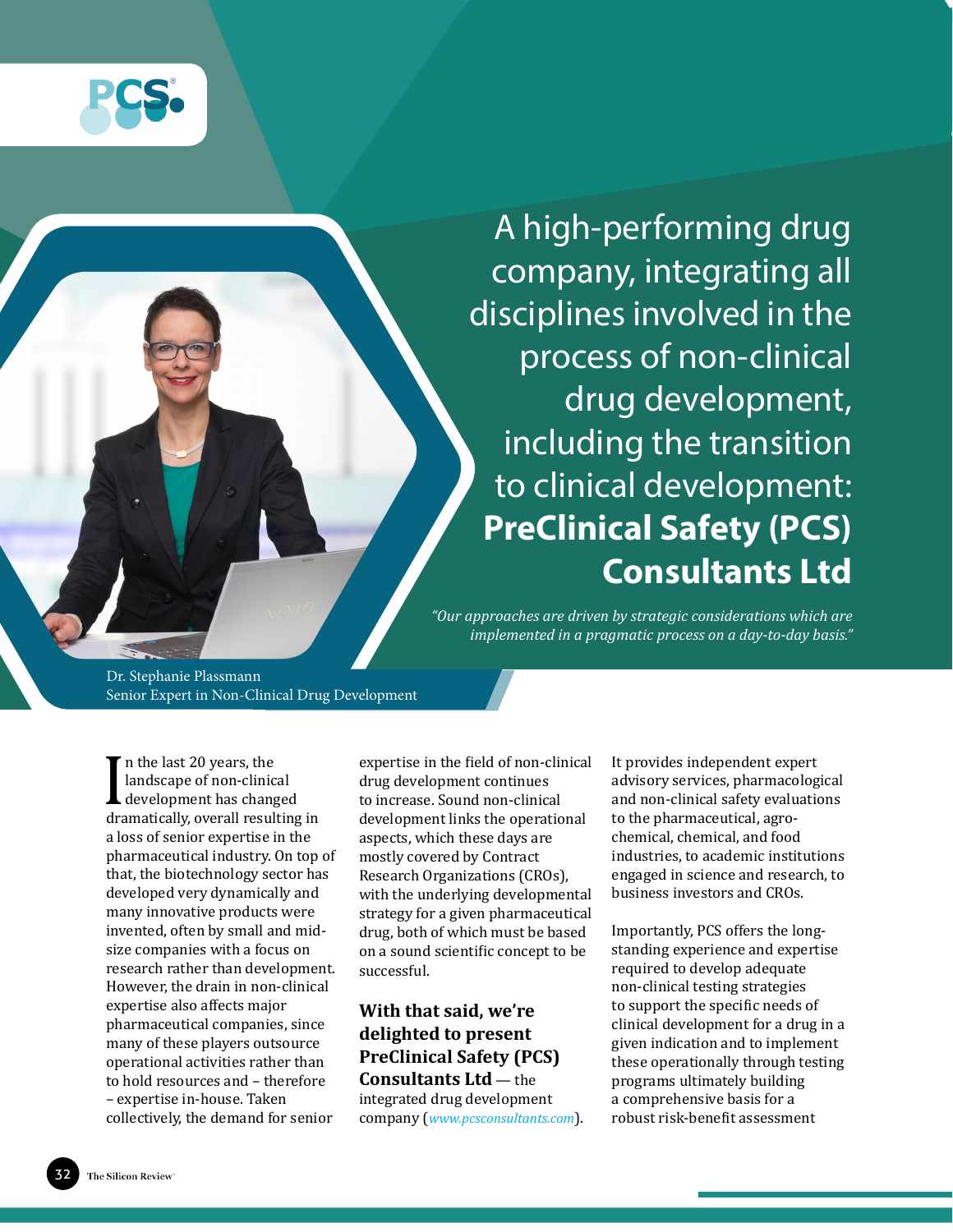

for human patients. The results generated through such a nonclinical development program and their integrated interpretation are the groundwork for adequate risk management and mitigation strategies to support clinical development.

PCS has gained experience in a wide range of test items used in drug development, including small molecules, herbals, biotechnologyderived products, and other materials such as food supplements, chemicals, and impurities.

The company was founded in 1989.

The Silicon Review contacted Dr. Stephanie Plassmann, who spoke about how the company is making a difference in this segment and plans to stay at the forefront. Below is an excerpt.

## **Head to Head with Dr. Stephanie Plassmann**

#### *What can you tell us about your expert advisory services and pharmacological and nonclinical safety evaluations?*

At the outset, PCS focused on delivering consulting services in histopathology and toxicology. Since I took over in 2011, I developed the company further in the areas of drug metabolism and pharmacokinetics, nonclinical pharmacology, and quality assurance according to GLP (Good Laboratory Practice), and later to include even clinical pharmacology on a case-by-case basis. Therefore, today, PCS is recognized in the field as The Integrated Drug Development Company, integrating all disciplines involved in the process of non-clinical drug development, including the

transition to clinical development. The integration of the results generated in the process of nonclinical drug development for a specific project must ultimately result in a robust risk-benefit assessment, which at the beginning of development forms the exclusive basis for first studies in humans, often in healthy volunteers. As the process continues, nonclinical and clinical development remain closely intertwined, because the only purpose of non-clinical development is to support the next step ahead in clinical development. PCS takes that responsibility and supports clients hands-on with their projects encompassing the non-clinical aspects of drug development from early to late stage development until approval, including taking over entire programs and acting as a virtual non-clinical safety department on behalf of our clients, as and when requested. We are multi-national and implement ICH-conform concepts. Our approaches are driven by strategic considerations which are implemented in a pragmatic process on a day-to-day basis. We are helping clients to robustly implement the process from the start including the selection of the right places, designing the studies, and working with the CROs to run the studies. We also offer to monitor these studies from a scientific and GLP perspective. Other typical non-clinical activities include providing expert opinions to address specific questions or issues, safety assessments, writing regulatory documentation such as Investigator Brochures or Briefing Books for regulatory interactions, CTD documents to support Investigational New Drug (IND) or New Drug Applications (NDAs) in the US or Marketing Authorization Applications (MAAs) in Europe. Last not least, PCS routinely participates in regulatory interactions including meetings to support discussions with authorities.

#### *How responsive is PCS to the changing needs of its clients?*

Because we strongly believe in involving the most senior experts, our team members work from different areas in the world (including Europe and USA). Not only does that allow us to expand our services on a need basis, but also we can interact with international clients and partners and benefit from time differences, which allows us to react proactively and in due course, as and when required. Worldwide, there is less and less senior expertise in the field available, because of the ongoing drain in this area while facing increasing demand.

*I developed the company further in the areas of drug metabolism and pharmacokinetics, non-clinical pharmacology, and quality assurance according to GLP (Good Laboratory Practice), and later to include even clinical pharmacology on a case-by-case basis."* while fa<br>
I dev<br>
com<br>
the c